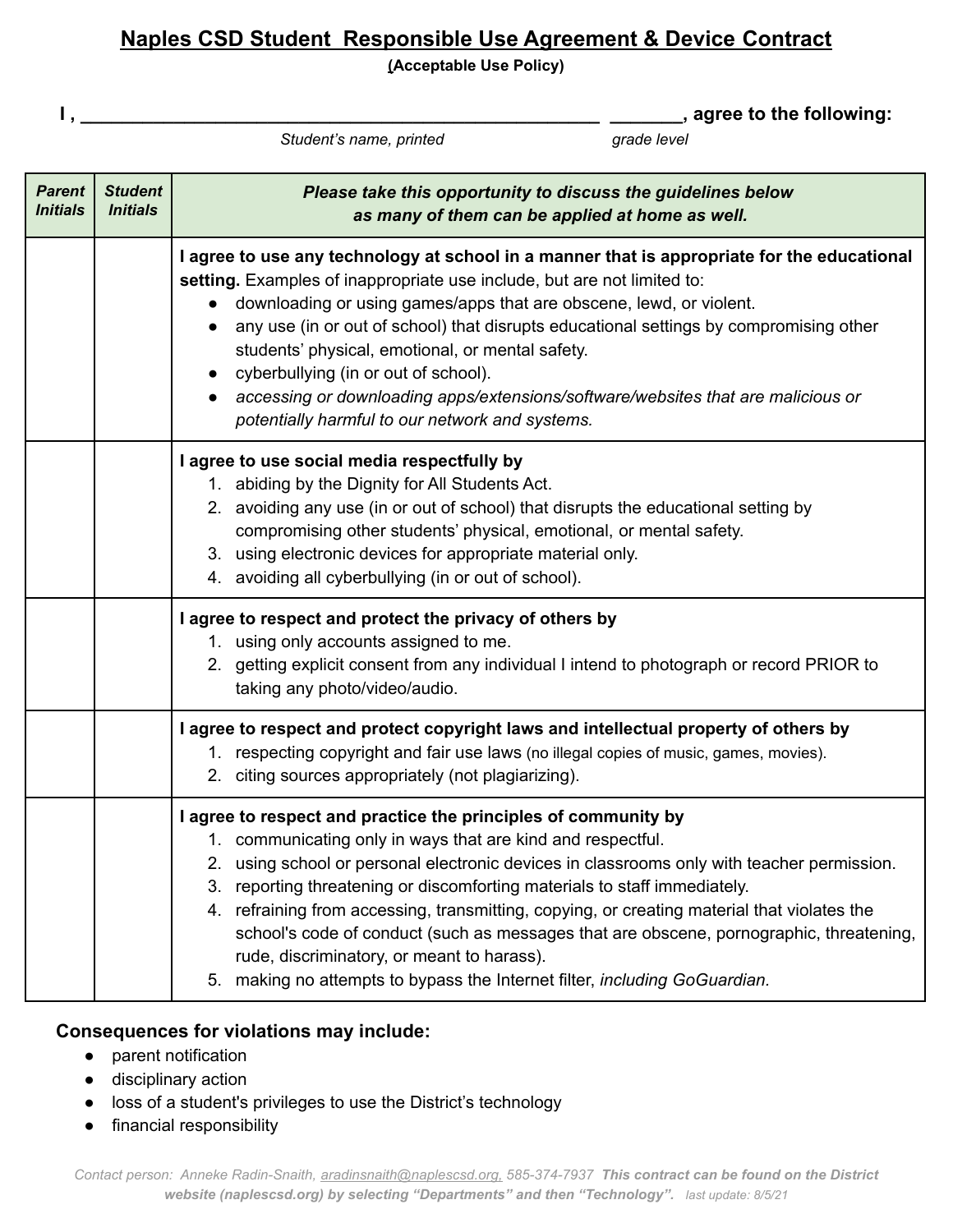## **Naples CSD Student Responsible Use Agreement & Device Contract (Acceptable Use Policy)**

#### **Supervision and monitoring:**

School personnel monitor the use of devices and the Internet to ensure student safety. We reserve the right to examine, use, and disclose any data found on the District's information networks or devices in order to further the health, safety, discipline, or security of any student or other person, or to protect property. We may also use this information in disciplinary actions, and will furnish evidence of crime to law enforcement.

#### **Opportunities for Instructional Use**

Naples CSD makes every effort to select technology products that protect the confidentiality of students' personally identifiable information and avoid 3rd party promotional marketing material. In order for students to use some selected tools, it may be necessary for the District to provide basic information such as name or school email. Service providers communicate information about their collection, protection, use and disclosure of data through their own privacy policies. Please find a list of online educational providers and their contact information, at the following web address: <http://bit.ly/NCSProviders> This is a live document that will be updated periodically.

|                     | understand the Responsible Use Agreement. |
|---------------------|-------------------------------------------|
| Student's signature |                                           |
|                     |                                           |

I, the contract of the contract of the contract of the contract of the contract of the contract of the contract of the contract of the contract of the contract of the contract of the contract of the contract of the contrac student and I give consent for my student to use the above-mentioned online educational services.

\_\_\_\_\_\_\_\_\_\_\_\_\_\_\_\_\_\_\_\_\_\_\_\_\_\_\_\_\_\_\_\_\_\_\_\_\_\_\_\_\_\_\_\_\_\_\_\_\_\_\_\_\_\_\_\_\_\_\_ \_\_\_\_\_\_\_\_\_

*Parent/Guardian's signature Date*

# **District Owned iPads and Chromebooks**

**-------------------------------------------------------------------------------------------------------------------**

#### **Distribution/Collection**

Devices will be distributed at the beginning of the school year and must be returned at the end of the school year. They may be collected during the year for maintenance and updates. If a student leaves NCS during the academic school year for any reason at all, the device will be returned to the school a week before departure.

#### **Broken or Damaged Devices**

The District will provide cases for the devices and some normal wear and tear is to be expected. However, financial responsibility for lost or damaged devices will be assumed by students/families at the following rates:

| <b>Cracked screen</b>                 | \$50 |
|---------------------------------------|------|
| Dented device (rendering it unusable) | \$50 |
| Lost charger                          | \$10 |
| Lost case                             | \$10 |

Parents will be notified of damages by an initial phone call home and will subsequently receive an invoice from the business office. We are also happy to work with families on a payment plan.